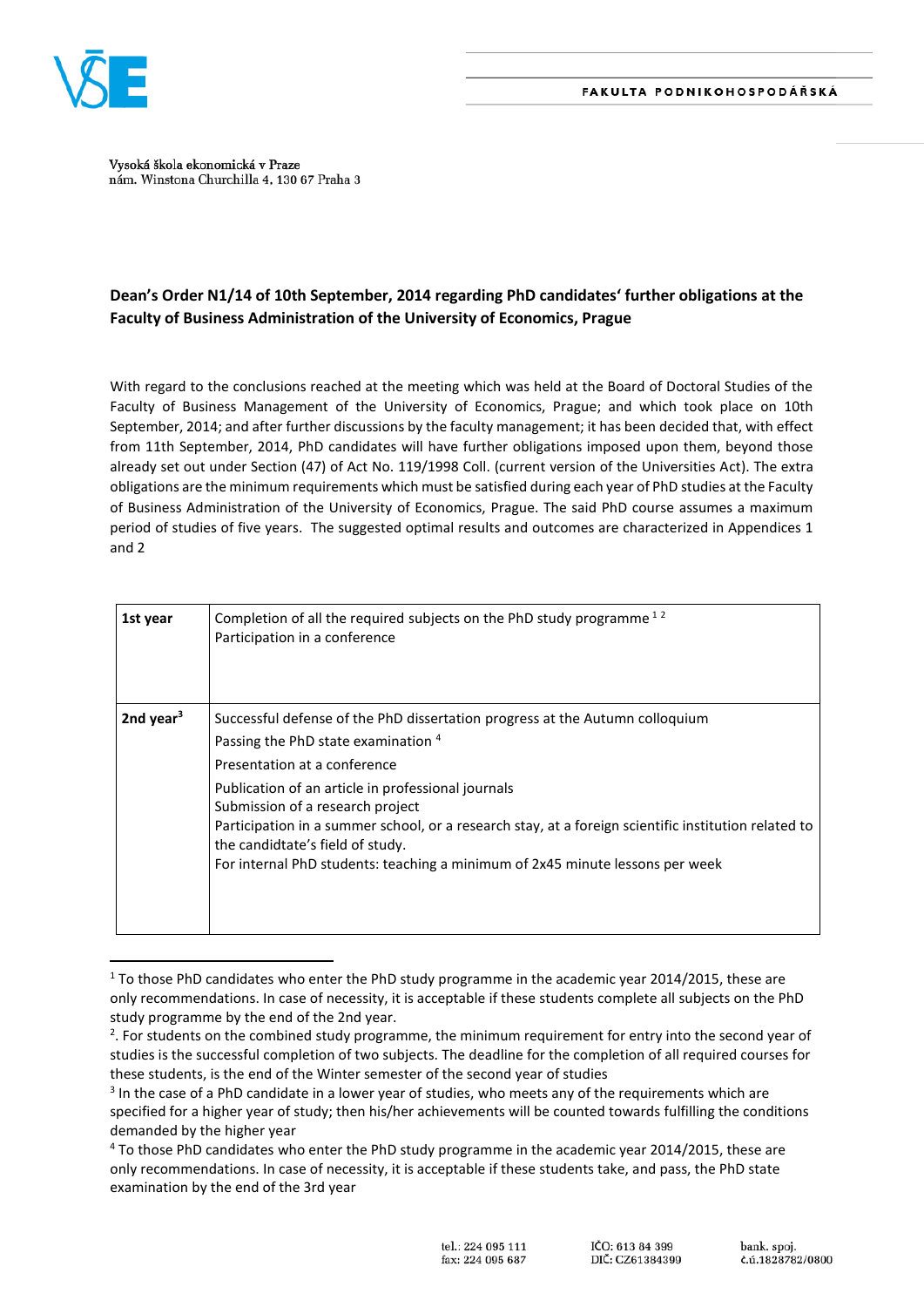

 $\overline{\phantom{a}}$ 

Vysoká škola ekonomická v Praze nám. Winstona Churchilla 4, 130 67 Praha 3

| 3rd year | Successful defence of the PhD dissertation progress at the Autumn colloquium                                                                                                                                                                                                                                                                                                                                                                                              |
|----------|---------------------------------------------------------------------------------------------------------------------------------------------------------------------------------------------------------------------------------------------------------------------------------------------------------------------------------------------------------------------------------------------------------------------------------------------------------------------------|
|          | Active participation at a conference (CPCI, Scopus or other prestigious conferences <sup>5</sup> )<br>Submission of an article to peer-reviewed professional journals (the RVVI List, Scopus, ERIH, IF)                                                                                                                                                                                                                                                                   |
|          | Submission and/or implementation of a research project                                                                                                                                                                                                                                                                                                                                                                                                                    |
|          | For internal PhD students: teaching a minimum of 2x45 minute lessons per week                                                                                                                                                                                                                                                                                                                                                                                             |
| 4th year | Successful defence of PhD dissertation at the , minor' defense<br>Second active participation at a conference with publication of papers (CPCI, Scopus and other<br>defined prestigious conferences)<br>Have an article in the process of being revised & resubmitted to peer-reviewed professional<br>journal (such as the RVVI List, Scopus, ERIH or journal with impact factor)<br>Submission and/or implementation of a research project (if not already implemented) |
| 5th year | Successful defence of PhD dissertation at the , minor' defense<br>An article in a peer-reviewed professional journal which is either published in the printed<br>version, or published online (in the RVVI List, Scopus, ERIH, IF) OR, to have an article in a peer-<br>reviewed professional journal which has an IF> 3, at the stage of revise & resubmit.                                                                                                              |
|          | Successful defence of PhD dissertation <sup>7</sup>                                                                                                                                                                                                                                                                                                                                                                                                                       |

<sup>&</sup>lt;sup>5</sup> The list of prestigious conferences has been compiled, based upon information received from the heads of departments at the faculty. The current version is available from the office of the Vice-Dean for Science. The CPCI/SCOPUS conferences, for the purpose of continuation to the following year of studies, are understood to be those conferences that have been recorded in CPCI/SCOPUS, or whose entire number of conferences of past years have been recorded in CPCI/SCOPUS, and can reasonably be expected to be included in subsequent issues of CPCI/SCOPUS

 $6$  The term peer reviewed professional journal is understood to mean only those journals which are registered in the Web of Science, Scopus, ERIH, or other journals on the List of non-impact peer-reviewed professional journals which are approved by the RVVI. The candidate's article must be from the field of doctoral study, or other discipline which is accredited by, and taught at the Faculty of Business Administration.

 $<sup>7</sup>$  The dissertation must be done in the manner prescribed by Act no. 111/1998 Coll., [the Universities' Act], Section</sup> [47], and it must contain original results which have been published, or which have been accepted for publication. The dissertation can have a form of a minimum of three articles on one topic, which have already been published, or which have been accepted for publication in peer-reviewed scientific journals (i.e., those which have been registered in the Web of Science, Scopus, ERIH or RVVI List. The candidate must attach a comprehensive introduction to the issue which they serve to illustrate, as well as providing a commentary. In this case, the candidate must be the only author of at least three of the articles used.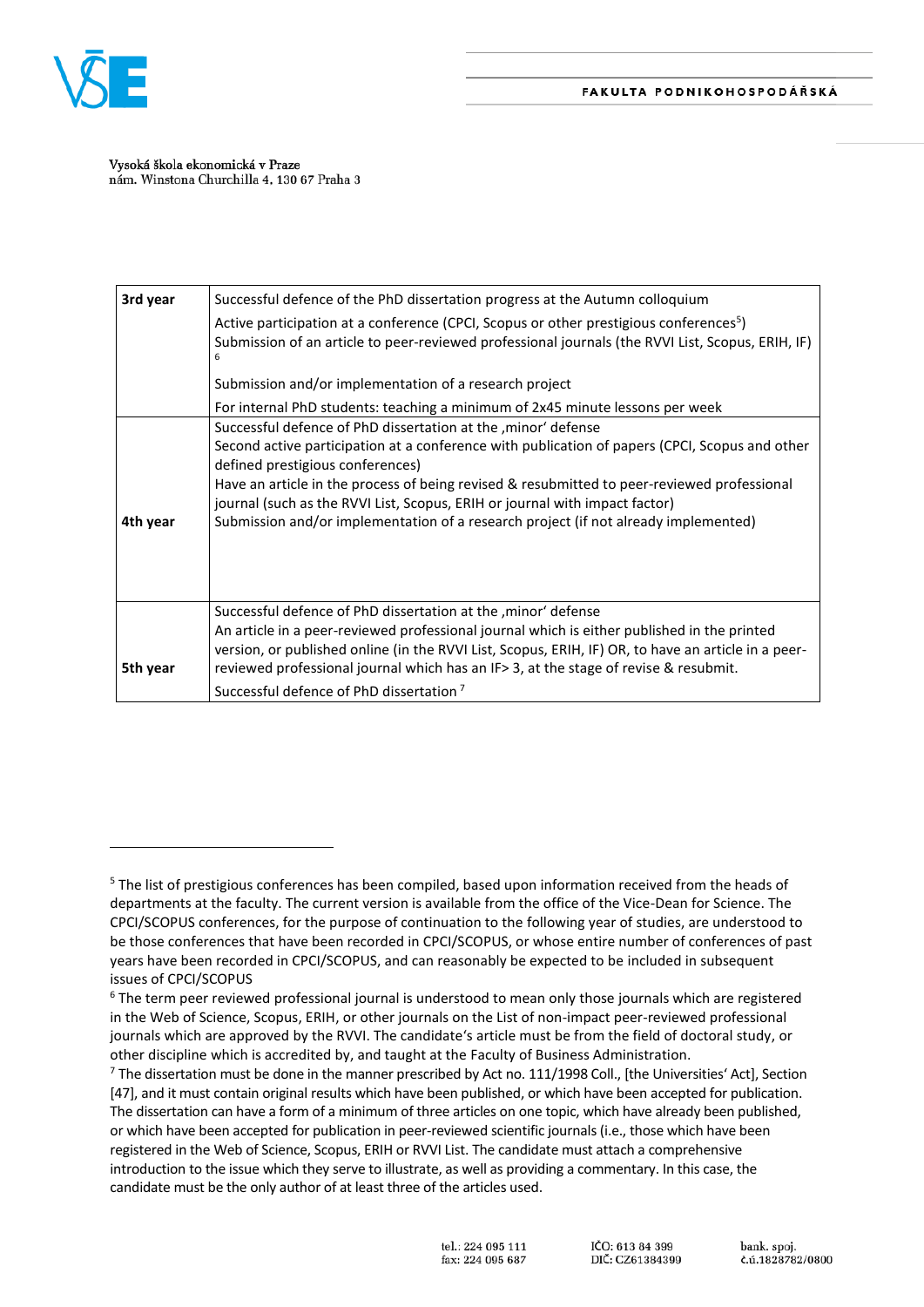

Vysoká škola ekonomická v Praze nám. Winstona Churchilla 4, 130 67 Praha 3

In order to successfully complete the PhD degree, the candidate must at least:

Pass successfully all subjects prescribed for the PhD study programme and to pass the PhD state examination.

Have at least one article published or published online in peer-reviewed professional journal (the RVVI List, Scopus, ERIH journal; and others with IF). Alternatively, the candidate can have his/her article in the stage of revise & resubmit in a journal with an IF>3. If the PhD candidate is the first author, then this counts as 1, i.e. as being the only author. If, however, he/she is the second and subsequent co-author, then this counts as 1 divided by number of coauthors<sup>8</sup>

Submit a research project.

Actively participate, at least twice, in a conference which is contained in the Conference Proceedings Citation Index<sup>9</sup>, or is contained in the Scopus database, or the candidate participates in top-ranking scientific conferences.

Participate in annual colloquia, minor defenses and finally, the candidate defends his/her own PhD dissertation.

In the case of internal PhD students, the candidate undertakes to contribute to education at VŠE for at least a 2 years

The management and supervision of the PhD programme course of studies, as well as connected activities, are governed by the relevant provisions of the Higher Education Act, as well as internal facultative regulations and other measures implemented by the Vice-Dean for Science. The said Vice-Dean has overall responsibility for the smooth running of the PhD programme of studies.

This Dean's Order N1/14 of the 10th September, 2014 Replaces the Dean's Order 7/09 of 30th April, 2009.

Appendix 1: Recommended outcomes of the PhD study programme Appendix 2: Optimal outcomes of the PhD study programme

Prof. Ing. Ivan Nový, CSc. Dean of the Faculty of Business Administration

 $\overline{\phantom{a}}$ 

<sup>8</sup> For example, if there are two co-authors, and the candidate is the first author, then, just one such article shall be sufficient. If the candidate is the second or third co-author, then three such articles are needed to satisfy the requirement.

<sup>&</sup>lt;sup>9</sup> At the time of graduation, the conference must already be registered in CPCI, or, in SCOPUS.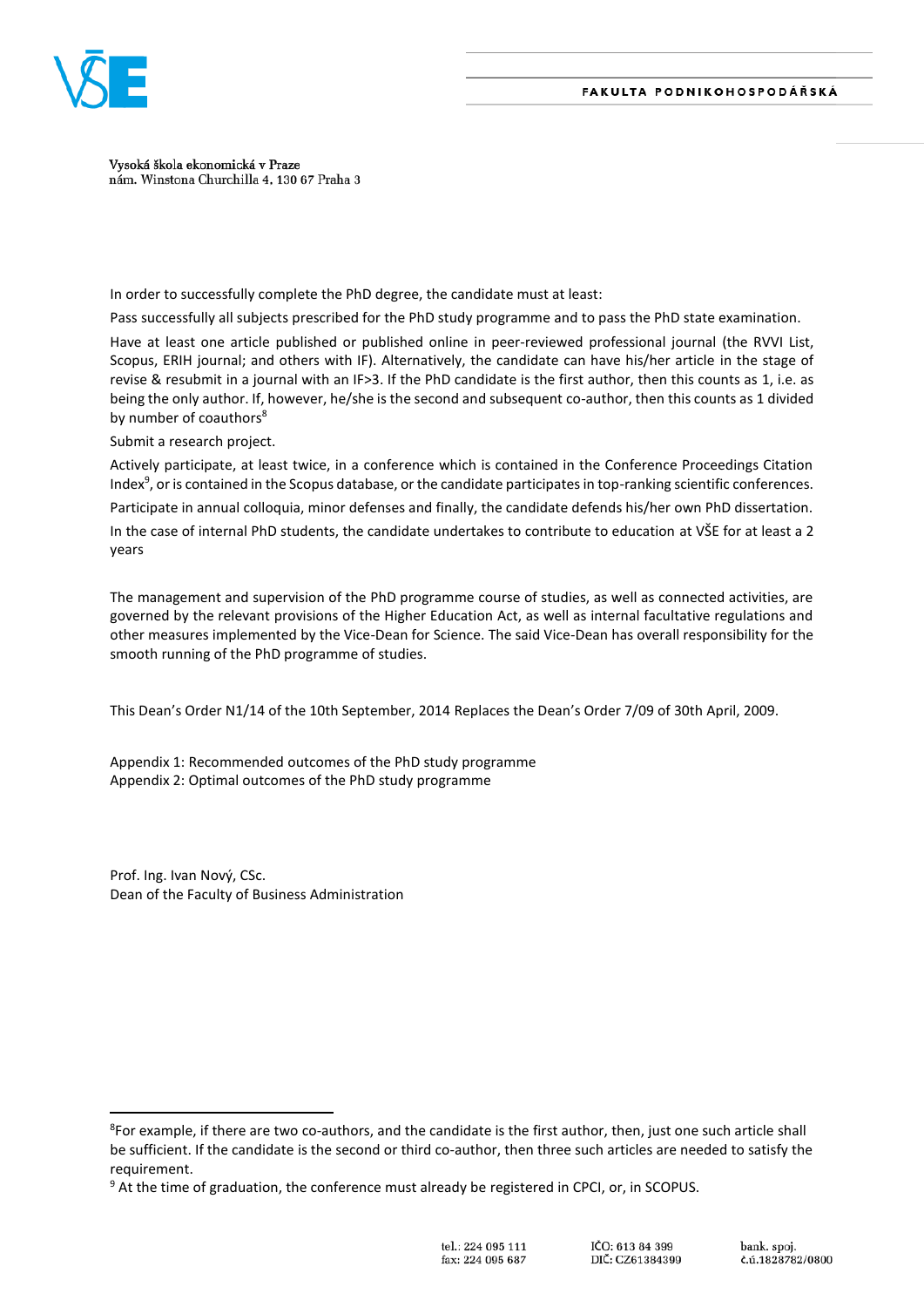

Vysoká škola ekonomická v Praze nám. Winstona Churchilla 4, 130 67 Praha 3

Appendix 1 to the Dean's Order N1/14 of the 10th September, 2014 on the further obligations to be placed upon PhD candidates at the Faculty of Business Administration of the University of Economics, Prague

This appendix describes the recommended progression and output of the PhD study programme. Unlike the minimum requirements, this appendix sets the recommended course of the PhD study programme, especially for those PhD candidates who plan to remain active in academia upon graduation. Thus, this appendix may serve as a useful guide for the candidates to plot their progress on the PhD course. Strictly speaking, the candidates' dedication to their PhD studies and research work is assumed to be one of their main priorities. Each year of study has ascribed to it its recommended activities and outputs.

| 1st year                    | All the required subjects on the PhD programme of studies must be completed                     |
|-----------------------------|-------------------------------------------------------------------------------------------------|
|                             | Participation in a conference abroad (CPCI, Scopus, or other prestigious conferences)           |
|                             | Active participation in a domestic conference                                                   |
|                             | Submission of an internal grant project                                                         |
|                             | Article published in conference proceedings                                                     |
|                             | Participation in a Summer school, or research stay at scientific institutions abroad, which are |
|                             | connected with the candidate's field of study                                                   |
| 2nd year                    | The defense of the PhD dissertation progress at the Autumn colloquium                           |
|                             | Passing the PhD state examination by the end of the Winter semester                             |
|                             | Active participation in a conference abroad (i.e., CPCI, Scopus or other prestigious)           |
|                             | Active participation in two domestic conferences                                                |
|                             | Submission of an article in peer-reviewed professional journals (Scopus, ERIH or IF)            |
|                             | Submission and/or the implementation of an internal grant project                               |
|                             | Submission of an external grant project                                                         |
|                             | The candidate teaching 4x45min lessons weekly                                                   |
|                             | Participation in a Summer school, or research stay at scientific institutions abroad, which are |
|                             | connected with the candidate's field of study                                                   |
| 3rd year                    | Successful defense of the PhD dissertation progress at the Autumn colloquium                    |
|                             | Active participation at 2 conferences (CPCI, Scopus or prestigious). It is best if they are     |
|                             | foreign conferences demanding a full paper.                                                     |
|                             | An article in a peer reviewed professional journal at the stage of revise & resubmit (Scopus,   |
|                             | ERIH, IF)                                                                                       |
|                             | Implementation of an internal grant project                                                     |
|                             | Submission and/or implementation of an external grant project                                   |
|                             | Teaching 4x45min lessons weekly                                                                 |
| 4th year                    | Successful defense of PhD dissertation at the , minor' defense                                  |
|                             | Active participation at a prestigious foreign conference                                        |
|                             | An article in a peer reviewed professional journal (Scopus); printed or published online        |
|                             | An article in a professional journal with impact factor at the stage of revise and resubmit.    |
|                             | Implementation of an external grant project                                                     |
|                             | Teaching 4x45min lessons weekly                                                                 |
|                             | Successful defense of the PhD dissertation                                                      |
|                             |                                                                                                 |
| Within 1 year               |                                                                                                 |
| of completion<br>of studies | An article in a professional journal with impact factor, either printed or published online.    |